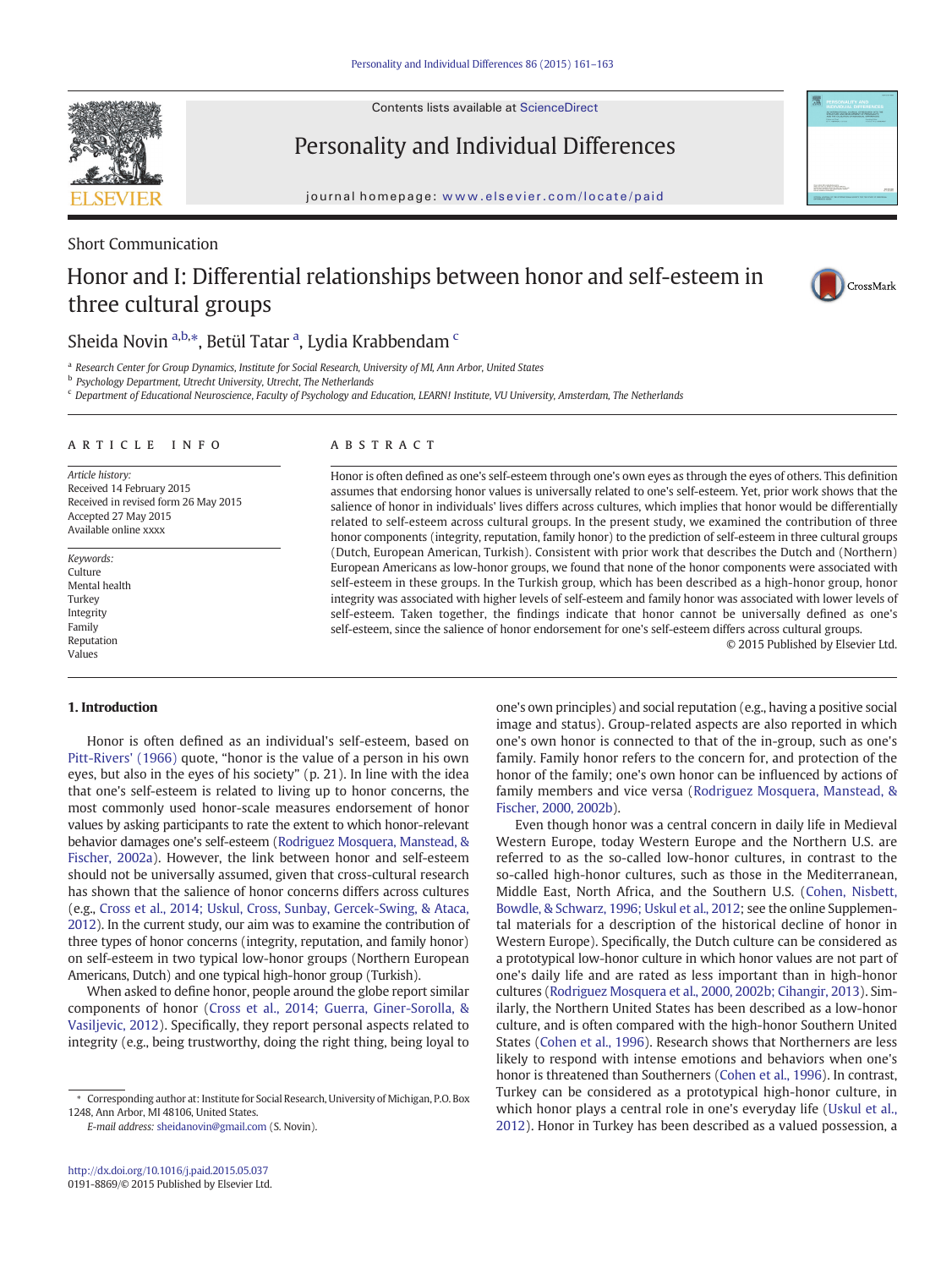value that guides one's moral behavior and ties the relationships between oneself and other members of the in-group.

Although the majority of honor research focuses on emotional and behavioral reactions to honor-threatening situations as a function of differences in degree of endorsing honor values (e.g. [van Osch,](#page-2-0) [Breugelmans, Zeelenberg, & Bölük, 2013; Uskul et al., 2012](#page-2-0)), we take another approach. In the current study we examined the extent to which honor concerns contribute to a person's self-esteem in three cultural groups. Our hypothesis was that only in the Turkish group, more endorsement of honor would contribute to the prediction of higher self-esteem. Given that honor has less significance in the Dutch and North American cultures, we did not hypothesize an association between self-esteem and the endorsement of honor values in the Dutch and European American groups. We took gender into account in our analyses, as some studies have demonstrated gender effects when examining honor (e.g., [Cihangir, 2013\)](#page-2-0).

#### 2. Method

#### 2.1. Participants and procedure

A total of 102 Dutch (43% male;  $M_{age} = 21.45$ ,  $SD = 2.76$ ), 106 European American<sup>1</sup> (46% male;  $M_{\text{age}} = 18.91$ ,  $SD = 1.06$ ), and 136 Turkish (49% male;  $M_{age} = 20.66$ ,  $SD = 1.97$ ) psychology undergraduates were presented with two questionnaires in their first language (i.e. Dutch, English, Turkish, respectively). Both questionnaires were already available in Dutch and English, but were translated from English into Turkish by a bilingual speaker and back translated by the second author. The Dutch and European American participants participated for course credit and completed the questionnaires at a computer in the laboratory. The Turkish participants participated on a voluntary basis and completed paper-and-pencil questionnaires in their classroom. The study took approximately 15 min.

#### 2.2. Measures

#### 2.2.1. Self-esteem

The Rosenberg Self-esteem Scale ([Rosenberg, 1965](#page-2-0)) consists of 10 statements (1 = strongly disagree, 7 = strongly agree). Half of the items are negatively formulated and were therefore reversed coded. Example items are, "I feel that I am a person of worth at least on an equal basis with others" and "I certainly feel useless at times". Cronbach's alpha's were good in each cultural group,  $\alpha$ 's > .82 (Table 1 in Supplemental materials).

#### 2.2.2. Honor

The Honor Concern Scale (based on [Rodriguez Mosquera et al.,](#page-2-0) [2000](#page-2-0)) consists of 15 statements (1 = strongly disagree, 7 = strongly agree). Theoretically, the scale consists of three subscales: honor integrity, reflecting a person's trustworthiness, loyalty and good character ( $\alpha$ 's > .66, e.g., "Not keeping my word would impair my honor"); honor reputation, reflecting a person's positive reputation and social image ( $\alpha$ 's > .71, e.g., "My honor depends on the appreciation and respect that I get from others"); family honor, reflecting a person's care for the honor and image of their family ( $\alpha$ 's > .77, e.g., "I am aware that I could impair the honor of my family by acting disgracefully"). Factor analyses confirmed the 3-factor structure for each of the groups (Table 2 in Supplemental materials).

#### 3. Results

#### 3.1. Preliminary descriptive analyses

We started examining cultural group and gender differences in the key variables (see Table 1 for means and SDs in Supplemental materials).

#### 3.1.1. Self-esteem

A univariate analysis with cultural group and gender as between subjects variables revealed a main effect of cultural group, F(2, 338) = 3.17,  $p = .043$ ,  $d = 0.27$ . European Americans ( $M = 5.36$ ,  $SD = 0.94$ ) reported higher levels of self-esteem than the Dutch  $(M = 5.05, SD = 1.03), F(1, 338) = 4.98, p = .026, d = 0.24,$  and the Turkish participants ( $M = 5.08$ ,  $SD = 1.04$ ),  $F(1, 338) = 4.67$ ,  $p =$ .031,  $d = 0.24$ . The two latter groups did not differ,  $p = .815$ . No main or interaction effects of gender were found,  $ps > .177$ .

#### 3.1.2. Honor

We performed an analysis of variance with cultural group and gender as between subjects variables and the honor scales (honor integrity, honor reputation, family honor) as within subjects variables. The main effects of cultural group,  $F(2, 338) = 12.02$ ,  $p < .001$ ,  $d =$ 0.53, gender  $F(1, 338) = 8.54$ ,  $p = .004$ ,  $d = 0.32$ , and honor scales,  $F(2, 337) = 373.14, p < .001, d = 2.98$ , were qualified by the cultural group by honor scales,  $F(4, 676) = 10.12$ ,  $p < .001$ ,  $d = 0.49$ , and gender by honor scales  $F(2, 337) = 3.37, p = .036, d = 0.28$ , interactions. The three-way interaction was not revealed.

Compared with the European American ( $M = 6.03$ ,  $SD = 0.72$ ) and Turkish participants ( $M = 5.83$ ,  $SD = 1.17$ ), the Dutch ( $M = 5.29$ ,  $SD =$ 0.76) endorsed less honor integrity,  $F(1, 338) = 30.53$ ,  $p < .001$ ,  $d = 0.60$ and  $F(1, 338) = 18.17$ ,  $p < .001$ ,  $d = 0.46$ , respectively. Likewise, compared with the European American ( $M = 4.51$ ,  $SD = 1.23$ ) and Turkish participants ( $M = 4.53$ ,  $SD = 1.43$ ), the Dutch ( $M = 3.61$ ,  $SD = 1.13$ ) endorsed less family honor,  $F(1, 338) = 23.75$ ,  $p < .001$ ,  $d = 0.53$  and  $F(1, 338) = 28.16, p < .001, d = 0.58$ , respectively. The European American and Turkish participants did not differ in their endorsement of honor integrity or family honor,  $ps = .107$ . Further, the Dutch  $(M = 4.87, SD = 1.09)$ , European American  $(M = 4.07, SD = 1.03)$ , and Turkish ( $M = 3.80$ ,  $SD = 1.41$ ) participants did not differ in their endorsement of honor reputation values,  $ps > .075$ .

Within group comparisons showed that Dutch, European American, and Turkish participants all endorsed honor integrity more than honor reputation,  $t(101) = 12.10$ ,  $p < .001$ ,  $d = 1.20$ ,  $t(105) = 16.81$ ,  $p < .001$ ,  $d = 1.63$ , and  $t(135) = 16.70$ ,  $p < .001$ ,  $d = 1.43$ , respectively, and more than family honor,  $t(101) = 14.09$ ,  $p < .001$ ,  $d = 1.40$ ,  $t(105) = 12.65, p < .001, d = 1.23,$  and  $t(135) = 12.52, p < .001, d =$ 1.07, respectively. Additionally, Dutch, European American, and Turkish participants all endorsed honor reputation more than family honor,  $t(101) = 2.54, p = .013, d = 0.25, t(105) = 4.33, p < .001, d = 0.42,$ and  $t(135) = 6.39$ ,  $p < .001$ ,  $d = 0.55$ , respectively.

With respect to gender, males endorsed family honor ( $M = 4.47$ ,  $SD = 1.39$ ,  $F(1, 338) = 6.82$ ,  $p = .009$ ,  $d = 0.28$ , and honor reputation values ( $M = 4.13$ ,  $SD = 1.26$ ),  $F(1, 338) = 10.42$ ,  $p = .001$ ,  $d = 0.35$ , more than females ( $M = 4.06$ ,  $SD = 1.29$  and  $M = 3.71$ ,  $SD = 1.14$ ), respectively. No gender differences were found with respect to the endorsement of honor integrity values,  $p = .427$ .

#### 3.2. Relationships between honor and self-esteem

Correlation analyses (Table 3 in Supplemental materials) revealed that none of the honor scales were related to self-esteem in the Dutch (p's ≥ .110) and the European American groups (p's ≥ .277). In the Turkish group, honor integrity was modestly related to self-esteem  $(r = .16, p = .069)$ . Next, we conducted regression analyses for each cultural group separately, controlling for gender ( $-1 =$  male, 1 =

 $1$  The majority (95.5%) of the European American participant was from the Northern United States, a small minority (4.5%) was from the Southern states [\(Cohen et al., 1996\)](#page-2-0).